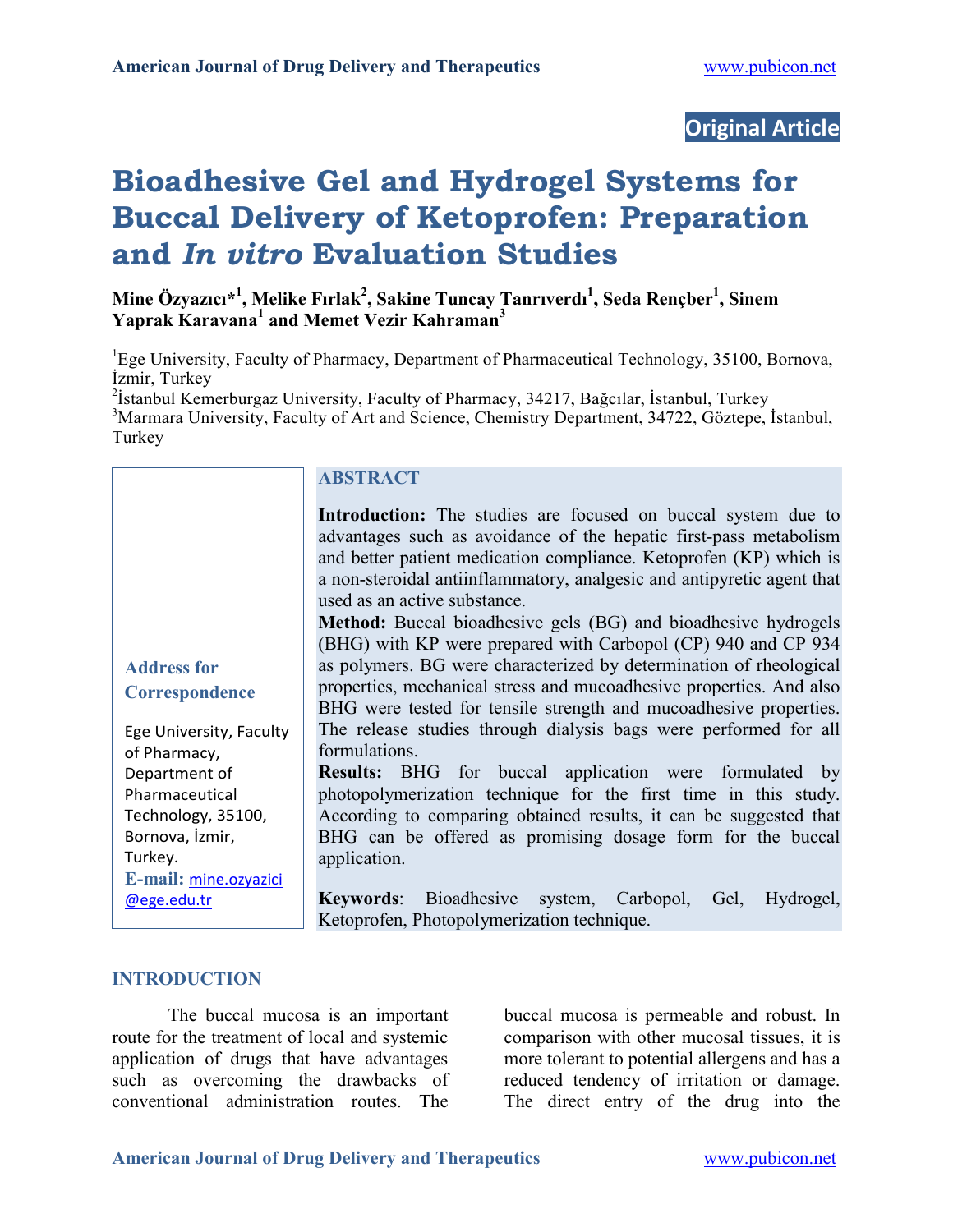systemic circulation obviates the first pass hepatic effect. And also, active substance can be easily administered and if necessary, removed from application site. Buccal mucosa has been investigated as a potential application site for delivery of drugs in various chronic systemic therapies to achieve local and systemic effect. $1,2$ 

Gel systems are classical formulations that are using for topical administration of many drugs. They offer various advantageous properties such as easy application, spreadibility and biocompatibility, also showing a number of different remarkable physicochemical properties that make them remerkably systems for different applications in drug delivery systems.<sup>3</sup>

Advanced technologies in polymer chemistry turn the challenges into opportunities of drug release systems. Hydrogels (HG) are a special class of threedimensional cross-linked polymers synthesized from hydrophilic monomers and/or pre-polymers with the ability to swell or shrink as a response of medium. HG can be tailored and also can be prepared with biocompatible monomers.4,5 As a result of being tailored, the release of drug can be controlled by controlling amount of monomers correspond to drug release.

They act as drug vehicles by trapping drug molecules within the pores inside of the matrix. As a result of the alteration of the medium, they absorb water and swell. The gaps between crosslinks increase and the drug release occurs. Because of these properties, hydrogels find extensively application for a wide range of biomedical applications such as controlled drug delivery, tissue engineering, regenerative medicine and diagnostic biomedical biosensors<sup>6,7</sup>

On the other hand, photocurable systems exhibit very rapid rates of polymerization and this advantage may cause to be preferred over the other techniques such as wet chemical crosslinking. Photopolimerization provides less side products, no volatile solvents and homogenous network formation and also does not require heat for polimerization.<sup>8,9</sup>

Various hydrophobic and hydrophilic polymers are used to prepare HG. By the way, in biomedical applications especially hydrophilic and/or pre-polymers are used to produce HG. Polyethylene glycol diacrylate (PEGDA), ethyleneglycol dimethacrylate (EGDMA), poly (hydroxyethyl methacrylate) (p(HEMA)), polyvinyl alcohol (PVA), poly(lactidecoglycolide) (PLG), and natural polymers such as gelatine, chitosan and alginate are some of the examples for hydrophilic monomers and/or pre-polymers.<sup>7</sup> PEGDA and EGDMA are attractive for the synthesis of HG and they are already approved polymers for use in drug release, are considered non-toxic and non-irritant and are commerciallly available.<sup>10-12</sup> PEGDA was chosen to prepare BHG formulations due to non-toxic and water solubility properties of polymer.<sup>13-15</sup>

CP was also added to BG and BHG formulations. CP is a polyacrylic acid polymer and with the increase of pH over than 5.5 it shows a gel transition in aqueous solution and is widely used in mucosal formulations. Moreover, CP exhibits excellent mucoadhesive properties when compared with other bioadhesive polymers. It is a non-toxic, non-irritant and biocompatible polymer.<sup>16,17</sup>

KP, (2-(3-benzophenyl)-propionic acid) is a propionic acid derivative which belongs to the class of non-steroidal antiinflammatory drugs (NSAIDs), and commonly used for the treatment of ankylosing spondylitis, non-rheumatoid diseases or inflammation and fevers in clinical medicine. KP is also commonly used for the treatment of muscular and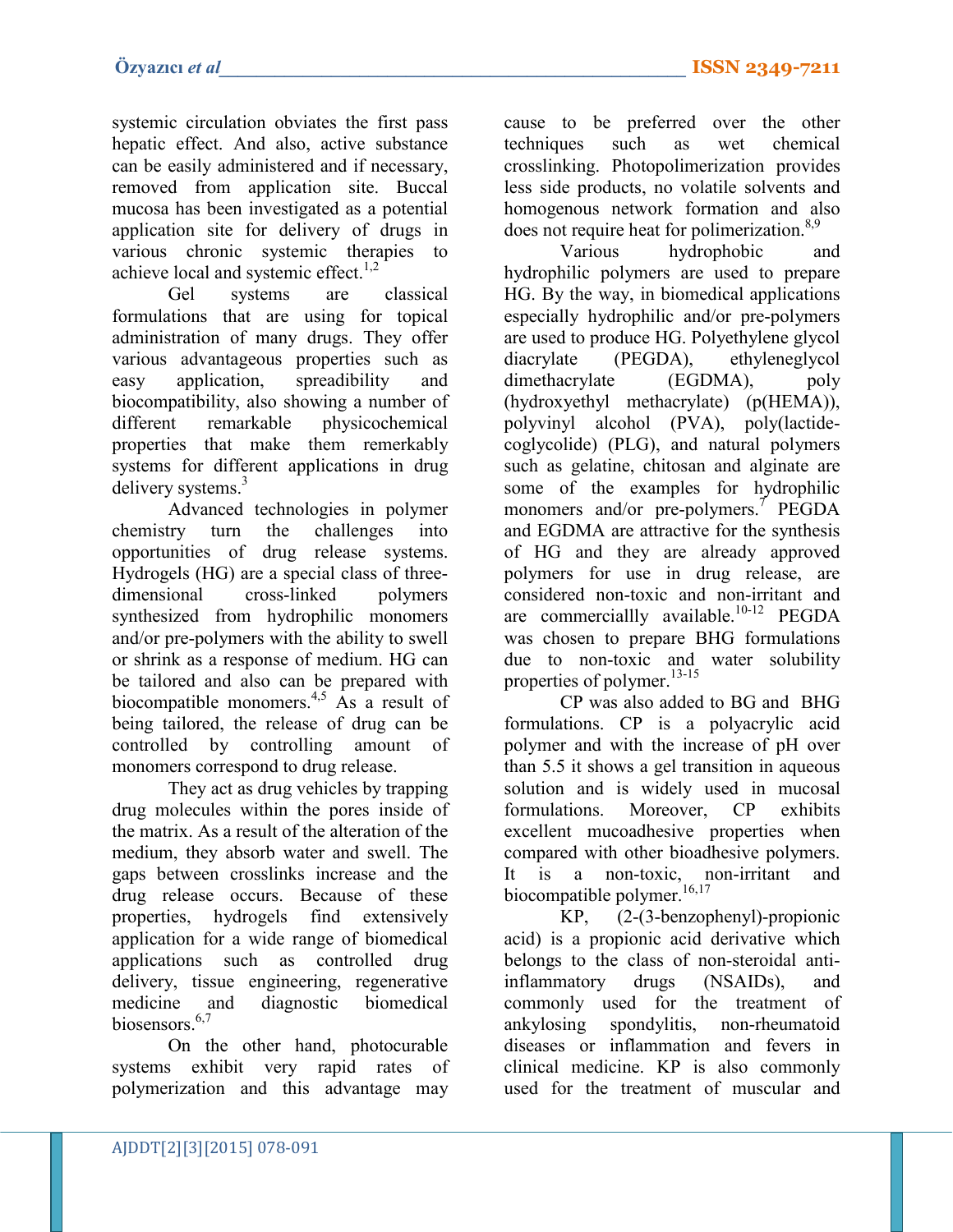rheumatic pain, sprains, strains, backache, and neuralgia and for the management of the signs and symptoms of rheumatoid arthritis and osteoarthritis, postoperative pain, alleviate  $\text{pain.}^{18-20}$  KP is orally well absorbed and has a short half-life time of 2 hours and it reaches high plasma levels in 0.5-2 hours.<sup>14,19</sup> Due to the fast elimination property of KP from the body, it must be taken up to four times in a day for reducing pain. But revealing high doses may cause adverse effects on stomach, gastrointestinal tract and kidney such as, ulceration, bleeding, irritation and damage of gastric mucosa.<sup> $14,19,21-23$ </sup> In order to prevent this drawback, delayed release KP formulations and enteric coated dosage forms have been improved.<sup>14,19</sup> KP topical patches are being heavily used for treatment of musculoskeletal pain. The formulation of the patches can be controlled and this property provides controlled drug release. $14,21$ <sup>\*</sup>

The goal of this work is to investigate;

- Preparation of BG and BHG formulation,
- Characterization of formulations for rheological behavior, mechanical properties and *In vitro* release profile.

# **MATERIALS AND METHODS**

#### **Materials**

Ketoprofen was a kind gift from Eczacıbası İlaç San. ve Tic. A.Ş. (Turkey). Carbopol<sup>®</sup> 940 and Carbopol<sup>®</sup> 934 were provided from Lubrizol Advanced Materials (Cleveland, Ohio). All other solvents and reagents were of analytical grade.

# Preparation of bioadhesive gels

CP 940 and CP 934 were selected to prepare BG formulations. CP 940 (G1) or CP 934 (G2) was added into the distilled water while gently stirred at 600 rpm till the gel swelled. Triethanolamine was added with continued stirring to form a transparent

gel until the gel had pH 7.  $2\%$  (w/w) of KP was added on to the gel while gel mixing by a mechanical stirrer at 600 rpm. The bubbles were removed by centrifugation at 3000 rpm for 15 min. The gel formulations were kept in the refrigerator till characterization studies.<sup>24-26</sup> The composition of BG was given in Table 1.

# Preparation of bioadhesive hydrogel formulations

Photopolymerization technique was used to prepare BHG formulations. All polymerization processes were performed at room temperature (climate-controlled). CP 940 (H1) and CP 934 (H2) were used to prepare BHG formulation included or not included KP. Formulations were prepared at three different ratios of CP polymers. Irgacure 184 (Irg 184) was used as photoinitiator. The composition of the formulations was given in the Table 2. The homogenous mixture of all the components was transferred to a Teflon<sup>®</sup> mold  $(R=4)$ mm). Then, the formulations in the mold were irradiated for five minutes with a high pressure UV lamp (OSRAM 300 W,  $\lambda_{\text{max}}$ =365 nm). The UV-cured BHG were removed from the mold and held at  $+4^{\circ}$ C.<sup>4</sup>

# **Characterization of formulations**

# Rheological studies

The rheological analysis of the formulations was done at  $25 \pm 0.1$ °C using Haake Mars Rheometer, in flow modewith parallel steel plate (diameter 40 mm). For continuous shear analysis, flow curves for each formulation were measured over shear rates ranging from 10-2000 s<sup> $-1$ </sup> with a gap of 0.3 mm  $(n=5)$ .<sup>16,27</sup>

Oscillatory analysis of each formulation under examination was performed after determination of its linear viscoelastic region at 25.0±0.1°C. Frequency sweep analysis was performed over 0.1-10.0 Hz frequency. The standard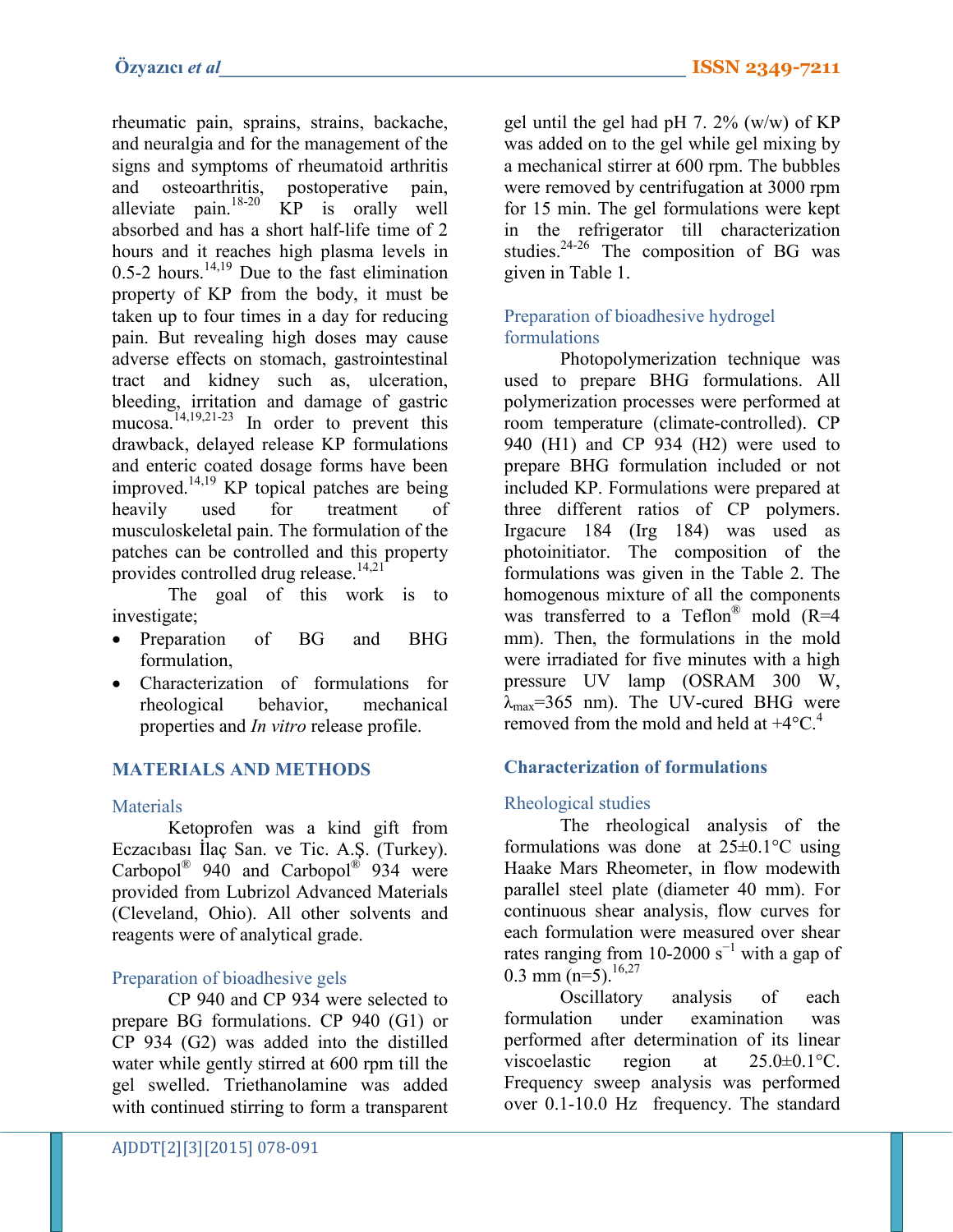gap size was 0.3 mm for each sample. Storage modulus (G′), loss modulus (G′′), the dynamic viscosity (ŋ′) and the loss tangent (tan  $\delta$ ) were established (n=5).<sup>28,29</sup>

## Mechanical properties of bioadhesive formulations

Mechanical examination of the BG and BHG were evaluated using Softwarecontrolled penetrometer (TA-TX Plus, Stable Micro System, UK) with 5 kg load cell at 25ºC.

For BG formulations, probe was twice compressed into each formulation to a 15 mm depth and at 2 mm/s rate, allowing 15 s delay period between the compressions. Mechanical parameters as hardness, compressibility, adhesiveness, cohesiveness and elasticity were determined from the resultant force-time curve  $(n=5)$ .<sup>30</sup>

For evaluation of formulations, BHG samples with standart dimension (50x10) mm) and without air bubbles or physical imperfections were held between two clamps at a distance of 3 cm. A cardboard was attached on the surface of the clamp withtape to prevent hydrogel from being cut by the clamp. During measurement, the strips were pulled by the top clamp at 2.0 mm/s rate of to a distance of 5 cm before returning to the starting point. The force and elongation parameters were determined when the BHG broke. Results from BHG samples, which broke were not included in calculations  $(n=5)$ .<sup>31,32</sup> Equation [1] was used to calculate the parameters:

Tensile strenght  $(N.nm<sup>-2</sup>)$  = Force at break (N) / Sectional area of the sample (mm2 ) ………………………... Equation [1]

#### Evaluation of the mucoadhesive properties

Mucoadhesion measurements were performed using Software-controlled penetrometer (TA-XT Plus, Stable Micro System, UK) equipped at 37ºC in texture profile analysis (TPA) mode. Mucin disc was

attached to the lower end of the probe of the instrument with cyanoacrylate glue. The probe holding the musin disc was lowered on to the surface of the gel with a constant speed of 0.1 mm.s<sup> $-1$ </sup> and a contact force of 0.5 N were applied. After keeping in contact formulation and mucin disk for 2 min, the probe was then moved vertically upward at a constant speed of 0.1 mm.s<sup> $-1$ </sup>. Maximum detachment force (F) was obtained from the force-distance graph. The area under the curve was calculated from force-distance plot as the mucoadhesion (n=5).

#### *In vitro* **release study**

### *In vitro* release study of bioadhesive gel formulations

The diffusion technique wtih dialysis bag was used to study the *In vitro* release of KP. 1 g formulations were placed in the dialysis bag (cellulose membrane, molecular weight cut off 12.000-14.000 D). The dialysis bags were hermetically sealed and immersed into 80 ml of phosphate buffer (pH 6.8) as simulated salivary fluid. The system was kept at 37±0.5°C with magnetic stirring at 400 rpm. Samples were withdrawn from the receptor compartment and replaced by fresh medium. The amount of drug was determined by spectrophotometer at the 260 nm wavelength. The concentration of active substance was determined via standard curve of KP.

#### *In vitro* release study of bioadhesive hydrogel formulations

The diffusion technique with dialysis bag was used to study the *In vitro* drug release of KP from BHG as mentioned above for gel formulations. The weight of BHG was measured before release studies. The amount of drug from BHG was determined by spectrophotometer at the 260 nm wavelength. The concentration of active substance was determined via standard curve of KP and the percentage of released drug was calculated.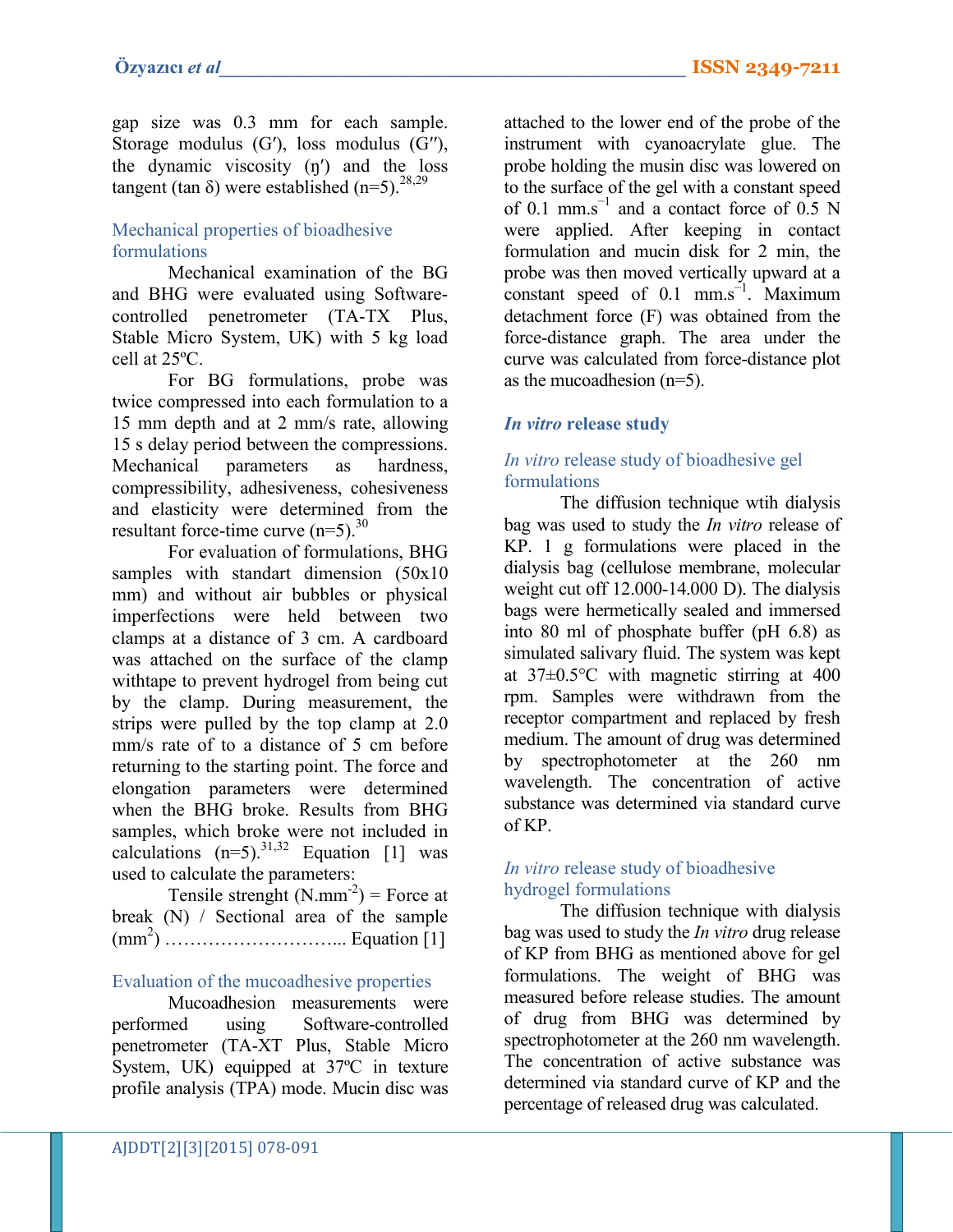# **RESULTS AND DISCUSSIONS**

### Rhelogical studies

The rheological studies for the semisolid formulations need to be controlled and understood since it is important for predicting their behavior *in vivo* conditions. The flow properties affects the residence time on the application site and can help predict spreading and covering properties over the mucosal tissue. $30$  The flow curves of BG were graphically presented in Figure 1. All of the prepared formulations showed non-Newtonian plastic flow. It was expected due to its semisolid properties. Addition of active substance didn't affect flow properties of formulation. Our results showed similarity with the literatures.<sup>16,34</sup>

The rheological properties of BG can be affect the ease of application and retention. Following buccal application, it is accepted that the equilibrium rheological properties of the formulations will dominate the subsequent physico-chemical properties. A gel formulation should exhibit a solid-like mechanical spectrum; that is,  $G' > G''$ throughout the experimentally and there is little frequency dependence of the moduli.<sup>35,36</sup> Figure 2 represents the frequency dependence of the G″ and G′ of BG. All gels were found frequency independent after certain frequency values and exhibited typical gel-type mechanical spectra (G'>G"). G1-1, G2-1 and G2-2 could be described as strong crosslinked gel formulations and not influenced by the frequency of oscillation.

# Mechanical and mucoadhesive properties

TPA is used to identify formulations that may be more suitable for clinical application and also buccal performance of formulations. Buccal formulations should have appropriate mechanical properties for the maximum benefit of the patient from the formulations.

The basic parameters for designing of gel formulation are ease of removal from the

primary package, ease of application to the desired region and retention at the application site without disintegration. TPA analysis revealed that prepared formulations had more suitable mechanical properties like hardness, elasticity, cohesiveness and adhesiveness. Mucoadhesive properties are also very important for mucosal formulations for prolonged residence time and a decreased leakage with the mucosal secreation.<sup>37</sup> When we compare our results with previous studies, it was seen that the gel formulations used in this study possessed appropriate hardness, compressibility, cohesiveness and elasticity values. The hardness and compressibility values increased significantly due to increase in polymer concentration. This can be explained by concentration-dependent effects on the formulations' viscosity. Adding to the active substance to the formulations effected to the mechanical properties. After examination of the formulations with the active substance, G1-1 coded formulation exhibited with low hardness and compressibility, high cohesiveness and appropriate mucoadhesiveness and elasticity. Table 3 shows the mechanical properties.

The tensile testing gives an indication of the strength and elasticity of the HG, reflected by the parameter, tensile strength. Tensile strength is relavent with mucoadhesion properties also. A soft and weak polymer can be characterized by a low tensile strength; a hard and brittle polymer can be defined by a moderate tensile strength. Soft and tough polymer is characterized by a moderate tensile strength; whereas a hard and tough polymer is characterized by a high tensile strength. An ideal buccal BHG formulation should possess high tensile strength.<sup>31,32</sup> Our experimental data indicated that H1-3 showed highest tensile strength value than other formulations (Table 4).

The contact time of a formulation on the mucosa is of high importance for buccal drug delivery. Mucoadhesive formulations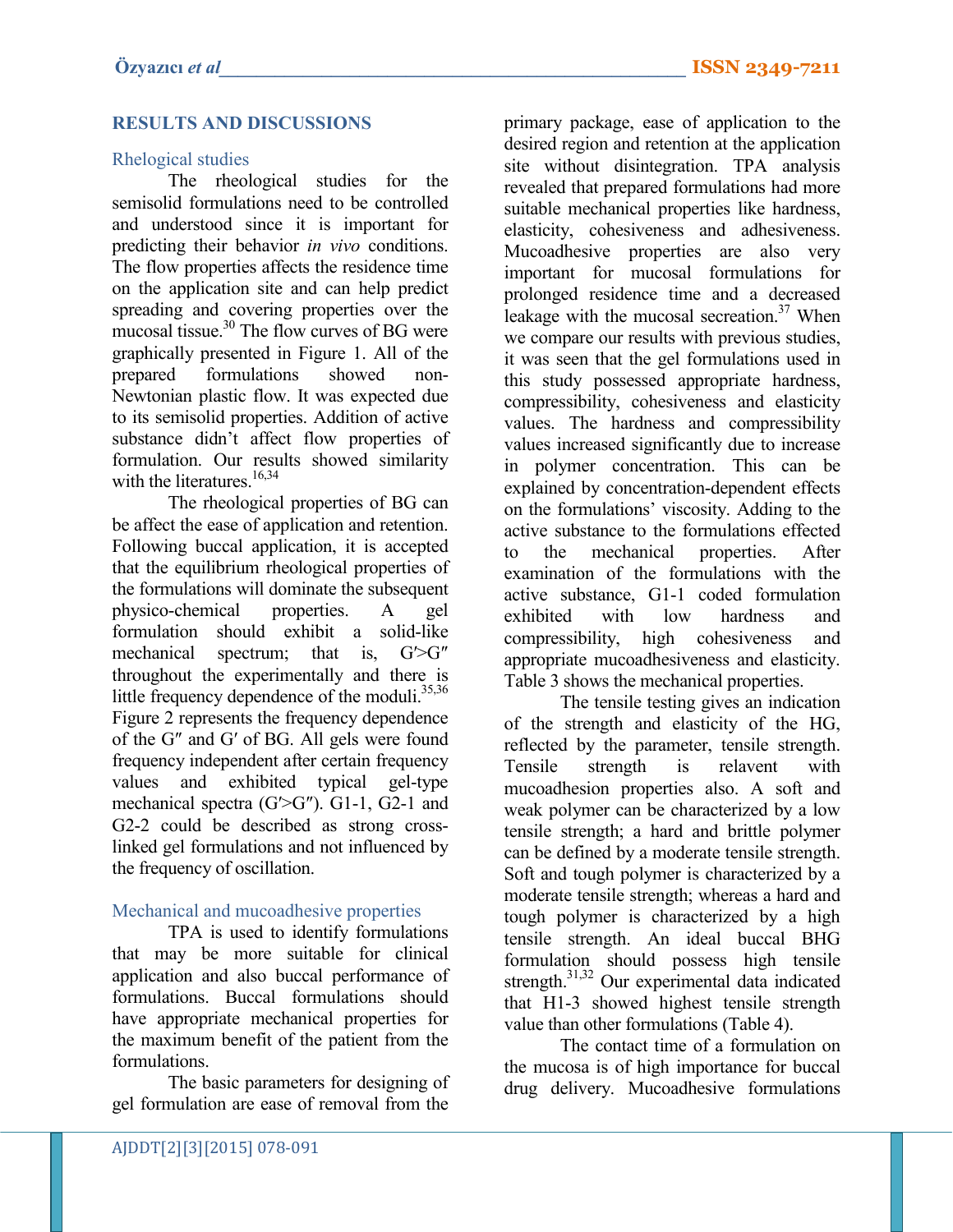have been reported to prolong the residence time of the formulation at the application site. Quantification of mucoadhesion is important to ensure that the adhesion offered by formulations with prolonged retention at the site of application.<sup>38</sup> The work of mucoadhesion of formulations increased with the increase in the polymer concentration. In BHG formulations, H1-3 has higher mucoadhesive properties than other formulations. Also, peak detachment force was used to evaluate the mucoadhesive strength of the hydrogels. $39$  According to the results of BHG with active substance, H1-3 has highest detachment force than other formulations. Result of mucoadhesion studies was in accordance with the mechanical properties of formulations. Based on these properties H1-3 appeared to offer optimal mucosal performance.

## Release studies

The results of release studies from BG were shown in Figures 3 and 4. As it was seen, the release through G1-1 formulation was found faster than G1-2 formulation (oneway ANOVA, post-hoc test Tukey,  $p<0.05$ ). At the end of 4 hours, 99 and 87% of KP was released from G1-1 and G1-2 formulations, respectively. The release amount of KP from G2-1 was also faster than G2-2 formulation. According to results, it was shown that increasing polymer amount in BG decrease release amount of KP from formulations. G1 and G2 gels were prepared with CP 940 and CP 937 that had different viscosity properties, respectively. It was reported, the amount of polymer in the formulation and viscosity could affect release characteristic of active substance. $40-43$  The polymer concentrations were chosen such as 1 and 2 percentage to investigate effect of polymer amount on release behaviour of gel systems.44-47 As it was shown in Figure 3 and 4; a small difference was observed between G1 and G2 formulations.

The release studies of BG systems were performed as mentioned above. The results were seen in Figure 5 and 6. As it was seen, controlled release was achieved with BHG. The release amount of KP from hydrogel systems was found slower than gel systems. The release from polymeric systems prepared with three concentration of CP 934 and CP 940 were found similar (one-way ANOVA, post-hoc test Tukey, p>0.05). By the way, there was a slight difference for KP release from CP 934 and CP 940 BHG formulations.

Baloğlu *et al*. prepared solid bioadhesive formulations and it was concluded that different polymers had different release profile. The release amount was decrease while polymer concentration and viscosity increase.<sup>48</sup> And also swelling capacity of polymer was another parameter that designate release amount. $49-50$  In our study, the release amount of KP through BG formulations was decrease with increasing polymer concentration. In the case of BHG formulations, the release amount of KP was found nearly same. The all of the BHG formulations prepared with high and same amount of PEGDA. Therefore it was though that effect of polymer on release was decrease  $51,52$ 

# **CONCLUSION**

This study focused on the development of BHG and BG formulations containing KP for buccal administration. Formulations were characterized in terms of textural, rheological, mucoadhesive and release properties. According to the BG characterization results, G1-1 formulation could be a good candidate for buccal administration with suitable textural properties, high mucoadhesive value, strong gel properties and release behaviors. According to the BHG characterization results, H1-3 formulation could be a good candidate for buccal administration with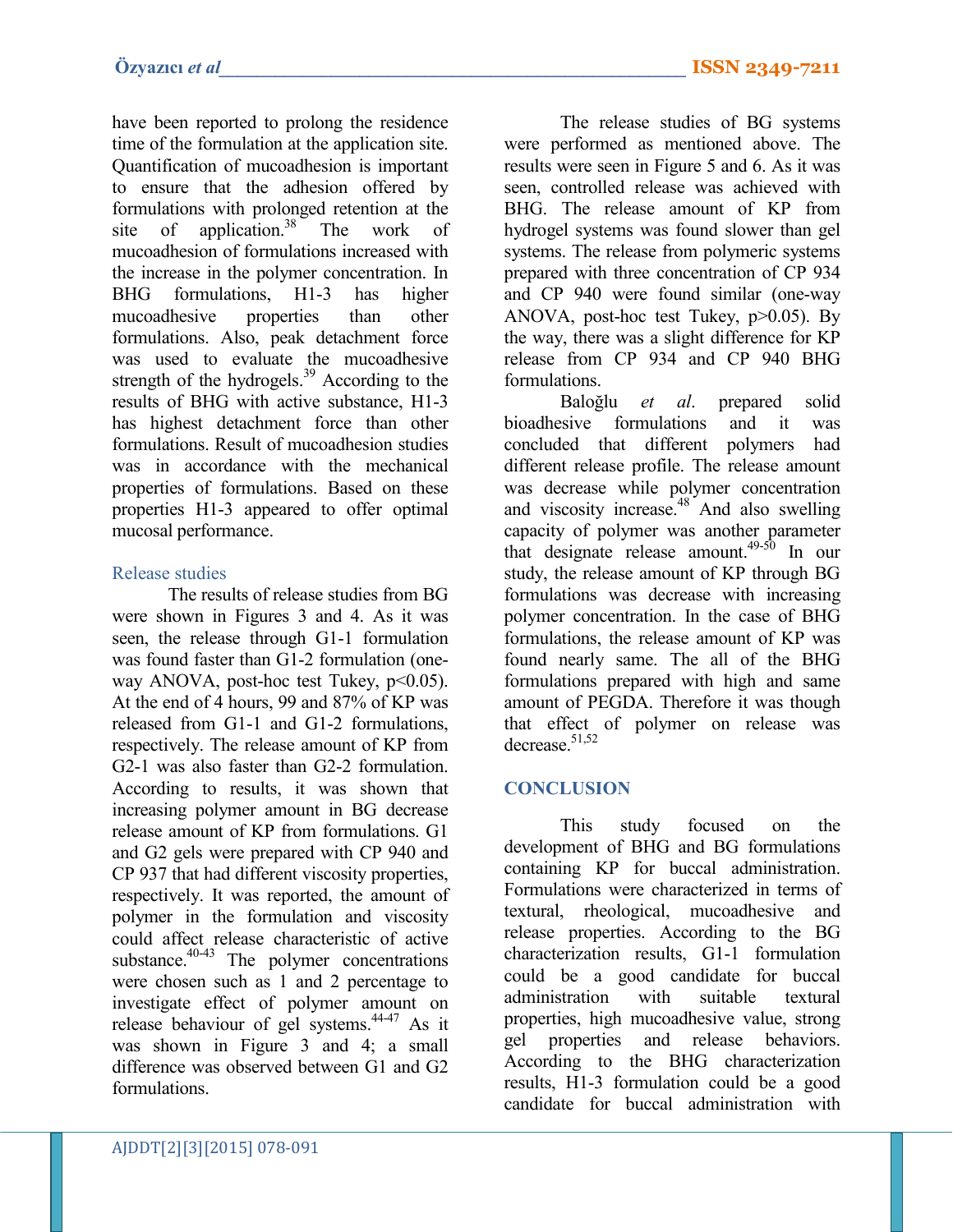suitable mechanical and mucoadhesive properties.

#### Competing interest

The authors declare that there is no competing interest, and all authors participated actively in the work. All authors read and approved final version of manuscript for publication.

#### **ACKNOWLEDGMENTS**

This work was supported by The Scientific and Technological Research Council of Turkey (TUBITAK Project number: 109S493).

#### **REFERENCES**

- 1. Scholz OA, Wolff A, Schumacher A, Giannola LI, Campisi G, Ciach T, Velten T. Drug delivery from the oral cavity: focus on a novel mechatronic delivery device. *Drug Discov Today* 2008; 13(5-6): 247-253.
- 2. Cafaggi S, Leardi R, Parodi B, Caviglioli G, Russo E, Bignardi G. Preparation and evaluation of a chitosan salt-poloxamer 407 based matrix for buccal drug delivery. *J Control Release* 2005; 102(1): 159-169.
- 3. Hamidi M, Azadi A, Rafiei P. Hydrogel nanoparticles in drug delivery. *Adv Drug Deliv Rev* 2008; 60(15): 1638-1649.
- 4. Fırlak M, Kök Yetimoğlu E, Kahraman MV, Kayaman Apohan N, Deniz S. Removal of Lead and Cadmium ions from Aqueous Solutions Using Sulphur and Oxygen Donor Ligand Bearing Hydrogels. *Sep Sci Technol* 2010; 45(1): 116-128.
- 5. Kök Yetimoğlu E, Fırlak M, Kahraman MV, Deniz S. Removal of  $Pb2^+$  and  $Cd^{2+}$  Ions from Aqueous Solutions Using Guanidine Modified Hydrogels. *Polym Advan Technol* 2011; 22(5): 612-619.
- 6. Oun R, Plumb JA, Wheate NJ. A cisplatin slow-release hydrogel drug delivery system based on a formulation of the macrocycle cucurbit [7] uril, gelatin and polyvinyl alcohol. *J Inorg Biochem* 2014; 134: 100-105.
- 7. Wilson AN, Guiseppi-Elie A. Targeting homeostasis in drug delivery using bioresponsive hydrogel microforms. *Int J Pharm* 2014; 461(1-2): 214-222.
- 8. Fırlak M, Çubuk S, Kök Yetimoğlu E, Kahraman MV. Uptake of  $Pb^{2+}$  Using A N-Vinyl Imidazole Based Uniform Porous Hydrogel. *Sep Sci Technol* 2011; 46: 1984- 1993.
- 9. Fırlak M, Vezir Kahraman M, Kök Yetimoğlu E. Preparation and Characterization of Photocured Thiol-Ene Hydrogel: Adsorption of Au (III) Ions from Aqueous Solutions. *J Appl Polym Sci* 2012; 126(1): 322-332.
- 10. Nyangoga H, Aguado E, Goyenvalle E, Basle MF, Chappard D. A non-steroidal antiinflammatory drug (ketoprofen) does not delay beta-TCP bone graft healing. *Acta Biomater* 2010; 6(8): 3310-3317.
- 11. Mabilleau G, Moreau MF, Filmon R, Basle MF, Chappard D. Biodegradability of poly (2 hydroxyethyl methacrylate) in the presence of the J774.2 macrophage cell line. *Biomaterials*  2004; 25(21): 5155-5162.
- 12. Schesny MK, Monaghan M, Bindermann AH, Freund D, Seifert M, Eble JA, Vogel S, Gawaz MP, Hinderer S, Schenke-Layland K. *Biomaterials* 2014; 35(25): 7180-7187.
- 13. Safranski DL, Lesniewski MA, Caspersen BS, Uriarte VM, Gall K. The effect of chemistry on the polymerization, thermomechanical properties and degradation rate of poly(b-amino ester) networks. *Polym* 2010; 51(14): 3130-3138.
- 14. Sökmen N, Uysal S, Ayhan F, Özyazıcı M, Ayhan H. Photopolymerized Poly (ethylene Glycol) Diacrylate Hydogels for Controlled Release of Ketoprofen. *Hacettepe J Biol and Chem* 2009; 37: 337-343.
- 15. Tan G, Wang Y, Li J, Zhang S. Synthesis and characterization of Injectable photocrosslinking poly(ethylene glycol) diacrylate based hydrogels. *Polym. Bull.* 2008; 61: 91-98.
- 16. Karavana SY, Gökçe EH, Rençber S, Özbal S, Pekçetin Ç, Güneri P, Ertan G. A new approach to the treatment of recurrent aphthous stomatitis with bioadhesive gels containing cyclosporine A solid lipid nanoparticles: *In vivo*/*In vitro* examinations. *Int J Nanomedicine* 2012; 7: 5693-5704.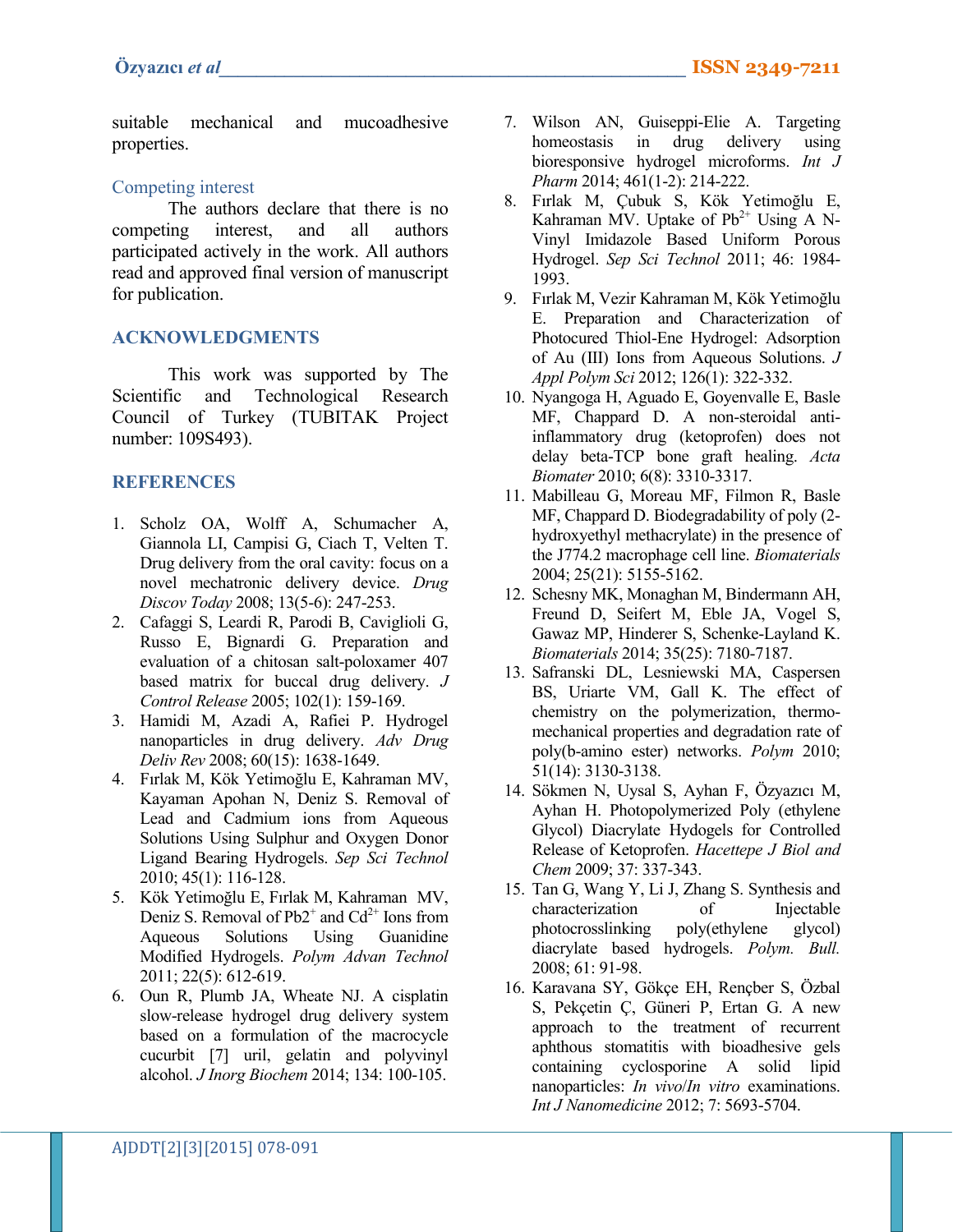- 17. Amal El Sayeh FAE, Khatib MM. Formulation and evaluation of new long acting metoprolol tartrate ophthalmic gels. *Saudi Pharm J* 2014; 22(6): 555-563.
- 18. Martínez C, Vilariño S, Fernández MI, Faria J, Canle ML, Santaballa JA. *Appl Catal B:Environ* 2013; 142-143: 633-646.
- 19. Segale L, Mannina P, Giovannelli L, Danan H, Esposito P, Galli L, Pattarino F. *Eur J Pharm Biopharm* 2012; 82: 491-497.
- 20. Cheng YT, Wu CH, Ho CY, Yen GC. Catechin protects against ketoprofen-induced oxidative damage of the gastric mucosa by up-regulating Nrf2 *In vitro* and *in vivo*. *J Nutr Biochem* 2013; 24(2): 475-483.
- 21. Ray RS, Mujtaba SF, Dwivedi A, Yadav N, Verma A, Kushwaha HN, Amar SK, Goel S, Chopra D. Singlet oxygen mediated DNA damage induced phototoxicity by ketoprofen resulting in mitochondrial depolarization and lysosomal destabilization. *Toxicology* 2013; 314(2): 229-237.
- 22. Khan IU, Serra CA, Anton N, Vandamme T. Continuous-flow encapsulation of ketoprofen in copolymer microbeads via co-axial microfluidic device: influence of operating and material parameters on drug carrier properties. *Int J Pharm* 2013; 441(1-2): 809- 817.
- 23. Takeshi M, Ebihara T, Maekawa K, Yamamoto K, Higo N. Elimination of ketoprofen from the stratum corneum after topical administration with ketoprofen formulations in human subjects. *Int J Pharm*  2014; 465(1-2): 197-201.
- 24. Attia MA, El-Gibaly I, Shaltout SE, Fetih GN. Transbuccal permeation, antiinflammatory activity and clinical efficacy of piroxicam formulated in different gels. *Int J Pharm* 2004; 276(1-2): 11-28.
- 25. Liu W, Hu M, Liu W, Xue C, Xu H, Yang X. Investigation of the carbopol gel of solid lipid nanoparticles for the transdermal iontophoretic delivery of triamcinolone acetonide acetate. *Int J Pharm* 2008; 364(1): 135-141.
- 26. Patel NA, Patel NJ, Patel PR. Formulation and evaluation of curcumin gel for topical application. *Pharm Dev Technol* 2009; 14(1): 80-89.
- 27. Jones DS, Woolfson AD, Brown AF. Textural analysis and flow rheometry of novel, bioadhesive antimicrobial oral gels. *Pharm Res* 1997; 14(4): 450-457.
- 28. Andrews GP, Gorman SP, Jones DS. Rheological characterisation of primary and binary interactive bioadhesive gels composed of cellulose derivatives designed as ophthalmic viscosurgical devices. *Biomaterials* 2005; 26(5): 571-580.
- 29. Andrews GP, Jones DS. Rheological characterization of bioadhesive binary polymeric systems designed as platforms for drug delivery implants. *Biomacromolecules* 2006; 7(3): 899-906.
- 30. Chang JY, Oh YK, Choi H, Kim YB, Kim CK. Rheological evaluation of thermosensitive and mucoadhesive vaginal gels in physiological conditions. *Int J Pharm* 2002; 241: 155-163.
- 31. Morales JO, McConville JT. Manufacture and characterization of mucoadhesive buccal films. *Eur J Pharm Biopharm* 2011; 77(2): 187-199.
- 32. Tomar A, Sharma K, Chaun NS, Mittal A, Bajaj U. Formulation and Evaluation of Fast Dissolving Oral Film of Dicyclomine as potential route of Buccal Delivery. *Int J Drug Dev Res* 2012; 4(2): 408-417.
- 33. Karavana SY, Rençber S, Ay Şenyiğit Z, Baloğlu E. A New In-Situ Gel Formulation of Itraconazole for Vaginal Administration. *Pharmacology & Pharmacy* 2012; 3(4): 417- 426.
- 34. Fernandez M, Von Plessing C, Cardenas G. Preparation and characterization ofchitosan gels. *J Chil Chi Soc* 2006; 51(4): 1022-1024.
- 35. Ikeda S, Nishinari K. Weak gel-type rheological properties of aqueous dispersions of nonaggregated kappa-carrageenan helices. *J Agric Food Chem* 2001; 49(9): 4436-4441.
- 36. Bruschi ML, Jones DS, Panzeri H, Gremiao MP, de Freitas O, Lara EH. Semisolid systems containing propolis for the treatment of periodontal disease: *In vitro* release kinetics, syringeability, rheological, textural, and mucoadhesive properties. *J Pharm Sci* 2007; 96(8): 2074-2089.
- 37. Burckbuchler V, Mekhloufi G, Giteau AP, Grossiord JL, Huille S, Agnely F. Rheological and syringeability properties of highly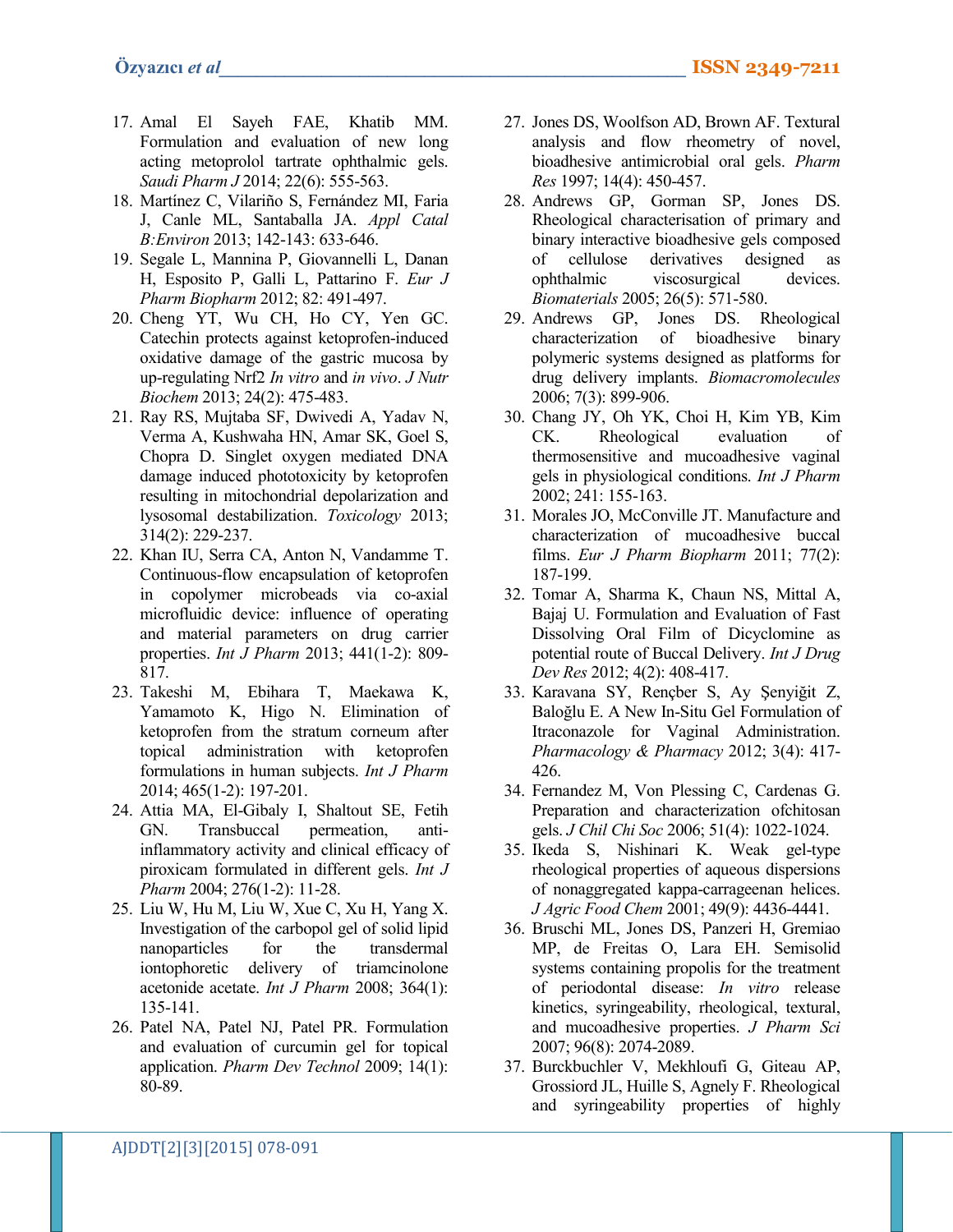concentrated human polyclonal immunoglobulin solutions. *Eur J Pharm Biopharm* 2010; 76(3): 351-356.

- 38. Serra L, Domenech J, Peppas NA. Engineering design and molecular dynamics of mucoadhesive drug delivery systems as targeting agents. *Eur J Pharm Biopharm* 2009; 71(3): 519-528.
- 39. Peh KK, Wong CF. Polymeric films as vehicle for buccal delivery: swelling, mechanical, and bioadhesive properties. *J Pharm Pharm Sci* 1999; 2(2): 53-61.
- 40. Peppas NA, Ponchel G, Duchene D. Bioadhesive analysis of controlled-release systems. II. Time-Dependent bioadhesive stress in poly(acrylic acid)-containing systems. *J Control Release* 1987; 5: 143-149.
- 41. Ranga Rao KV, Buri P. A novel in situ method to test polymers and coated microparticles for bioadhesion. *Int J Pharm* 1989; 52(3): 265-270.
- 42. Varshosaz J, Tavakoli N, Saidian S. Development and Physical Characterization of a Periodontal Bioadhesive Gel of Metronidazole. *Drug Deliv* 2002; 9(2): 127- 133.
- 43. Tas C, Özkan Y, Savaser A, Baykara T. *In vitro* release. Studies of chlorpheniramine maleate from gels prepared by different cellulose derivatives. *Il Farmaco* 2003; 58(8): 605-611.
- 44. De Vos F, De Muynck C, Geerts M, Remon JP. Percutaneous Absorption of Indomethacin from Transparent Oil/Water Gels in Rabbits. *J Pharm Pharmacol* 1991; 43(4): 237-241.
- 45. Morimoto Y, Hatanaka T, Sugibayashi K, Omiya H. Prediction of skin permeability of drugs: comparison of human and hairless rat

skin. *J Pharm Pharmacol* 1992; 44(8): 634- 639.

- 46. Amsellem E, Derrien F, Lanquetin M, Paris J, Marty JP. *In-vitro* studies on the influence of carbomers on the availability and acceptability of estradiol gels. *Arzneimittel-Forschung* 1998; 48(5): 492-496.
- 47. Calpena AC, Escribano E, San Martin H, Lauroba J, Obach R, Domenech J. Evaluation of the topical and systemic anti-inflammatory activity in the rat. *Arzneimittel-Forschung* 1999; 49(12): 1012-1017.
- 48. Baloğlu E, Özyazıcı M, Hızarcıoğlu SY, Şenyiğit T, Özyurt D, Pekçetin Ç. Bioadhesive controlled release systems of ornidazole for vaginal delivery. *Pharm Dev Technol* 2006; 11: 477-484.
- 49. Sreenivasa Reddy M, Mutalik S, Veerabhadra Rao G. Preparation and evaluation of minoxidil gels for topical application in alopecia. *Indian J Pharm Sci* 2006; 68(4): 432-436.
- 50. Karavana SY, Güneri P, Ertan G. Benzydamine hydrochloride buccal bioadhesive gels designed for oral ulcers: preparation, rheological, textural, mucoadhesive and release properties. *Pharm Dev Technol* 2009; 14(6): 623-631.
- 51. Zhang XZ, Jo Lewis P, Chu CC. Fabrication and characterization of a smart drug delivery system: microsphere in hydrogel. *Biomaterials* 2005; 26(16): 3299-3309.
- 52. Zhang JT, Keller TF, Bhat R, Garipcan B, Jandt KD. A novel two-level microstructured poly (N-isopropylacrylamide) hydrogel for controlled release. *Acta Biomater* 2010; 6(10): 3890-3898.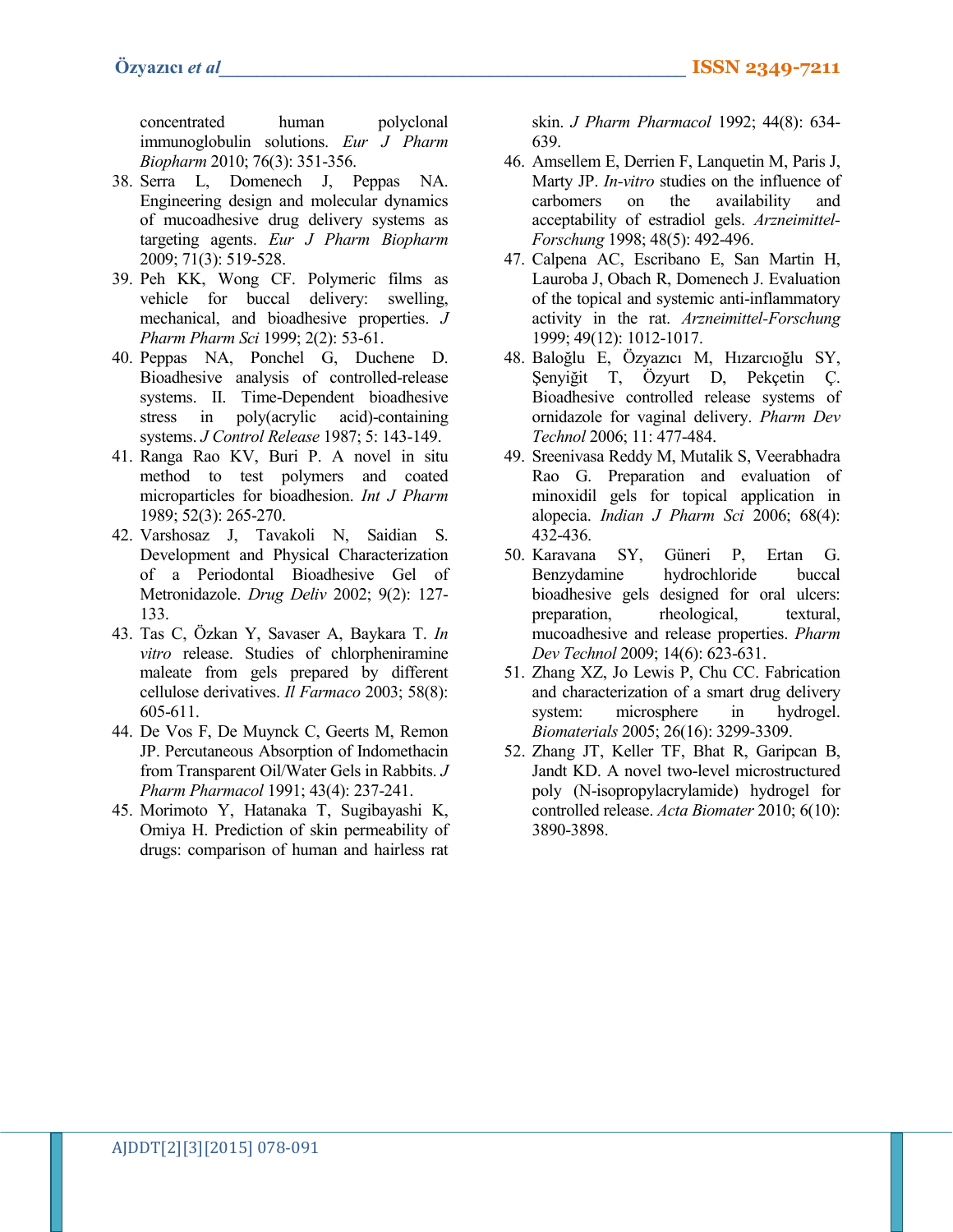| <b>Formulation code</b> | KP (%) | CP 940 (%) | CP 934 (%) |
|-------------------------|--------|------------|------------|
| $G1-1b$                 |        |            |            |
| $G1-1$                  |        |            |            |
| $G1-2b$                 |        |            |            |
| $G1-2$                  |        |            |            |
| $G2-1b$                 |        |            |            |
| $G2-1$                  |        |            |            |
| $G2-2b$                 |        |            |            |
| $G2-2$                  |        |            |            |

**Table 1.** The composition of BG formulations prepared with CP 940 and CP 934

**Table 2.** The content of BHG formulations prepared with CP 940 and CP 934

| <b>Formulation</b><br>code | <b>KP</b><br>(g/g)       | <b>CP 940</b><br>(%)         | <b>CP 934</b><br>(%)     | PEGDA(%) | <b>EGDMA</b><br>(%) | <b>Irg 184</b><br>(%) | H <sub>2</sub> O<br>(%) |
|----------------------------|--------------------------|------------------------------|--------------------------|----------|---------------------|-----------------------|-------------------------|
| $H1-1b$                    | $\qquad \qquad$          | $\mathbf{1}$                 | $\qquad \qquad$          | 97       | 3                   | 3                     | 20                      |
| $H1-1$                     | 0.02                     | $\mathbf{1}$                 | $\overline{\phantom{a}}$ | 97       | 3                   | 3                     | 20                      |
| $H1-2b$                    |                          | 2.5                          | $\qquad \qquad$          | 97       | 3                   | 3                     | 20                      |
| $H1-2$                     | 0.02                     | 2.5                          |                          | 97       | 3                   | 3                     | 20                      |
| $H1-3b$                    |                          | 5                            | $\qquad \qquad$          | 97       | 3                   | 3                     | 20                      |
| $H1-3$                     | 0.02                     | 5                            | $\overline{\phantom{a}}$ | 97       | 3                   | 3                     | 20                      |
| $H2-1b$                    |                          | $\overline{\phantom{0}}$     | $\mathbf{1}$             | 97       | 3                   | 3                     | 20                      |
| $H2-1$                     | 0.02                     |                              | 1                        | 97       | 3                   | 3                     | 20                      |
| $H2-2b$                    | $\overline{\phantom{0}}$ |                              | 2.5                      | 97       | 3                   | 3                     | 20                      |
| $H2-2$                     | 0.02                     | $\overline{\phantom{a}}$     | 2.5                      | 97       | 3                   | 3                     | 20                      |
| $H2-3b$                    |                          | $\qquad \qquad \blacksquare$ | 5                        | 97       | 3                   | 3                     | 20                      |
| $H2-3$                     | 0.02                     |                              | 5                        | 97       | 3                   | 3                     | 20                      |

**Table 3.** Mechanical and mucoadhesive properties of the BG formulations

| <b>Formulation</b><br><b>Codes</b> | <b>H±SD</b><br>(g) | $C \pm SD$<br>$(g.\sec)$ | <b>Ch±SD</b>      | <b>E±SD</b>       | <b>M±SD</b><br>(mJ) |
|------------------------------------|--------------------|--------------------------|-------------------|-------------------|---------------------|
| $G1-1b$                            | $0.454 \pm 0.029$  | $1.004 \pm 0.195$        | $0.933 \pm 0.043$ | $0.698 \pm 0.076$ | $0.135 \pm 0.054$   |
| $G1-1$                             | $0.189 \pm 0.029$  | $0.476 \pm 0.022$        | $0.980 \pm 0.032$ | $0.678 \pm 0.025$ | $0.131 \pm 0.018$   |
| $G1-2b$                            | $0.593 \pm 0.033$  | $1.350 \pm 0.118$        | $0.920 \pm 0.052$ | $0.832 \pm 0.128$ | $0.168 \pm 0.011$   |
| $G1-2$                             | $0.415 \pm 0.002$  | $0.975 \pm 0.073$        | $0.943 \pm 0.058$ | $0.869 \pm 0.111$ | $0.156 \pm 0.044$   |
| $G2-1b$                            | $0.349 \pm 0.009$  | $0.913 \pm 0.097$        | $0.927 \pm 0.028$ | $0.829 \pm 0.042$ | $0.099 \pm 0.013$   |
| $G2-1$                             | $0.190 \pm 0.011$  | $0.258 \pm 0.048$        | $0.952 \pm 0.107$ | $0.667 \pm 0.064$ | $0.091 \pm 0.080$   |
| $G2-2b$                            | $0.358 \pm 0.015$  | $0.808 \pm 0.066$        | $0.934 \pm 0.013$ | $0.674 \pm 0.081$ | $0.095 \pm 0.018$   |
| $G2-2$                             | $0.339 \pm 0.002$  | $0.666 \pm 0.009$        | $0.862 \pm 0.035$ | $0.589 \pm 0.023$ | $0.093 \pm 0.035$   |

H: Hardness; C: Compressibility; Ch: Cohesiveness; E: Elasticity; M: Work of adhesion.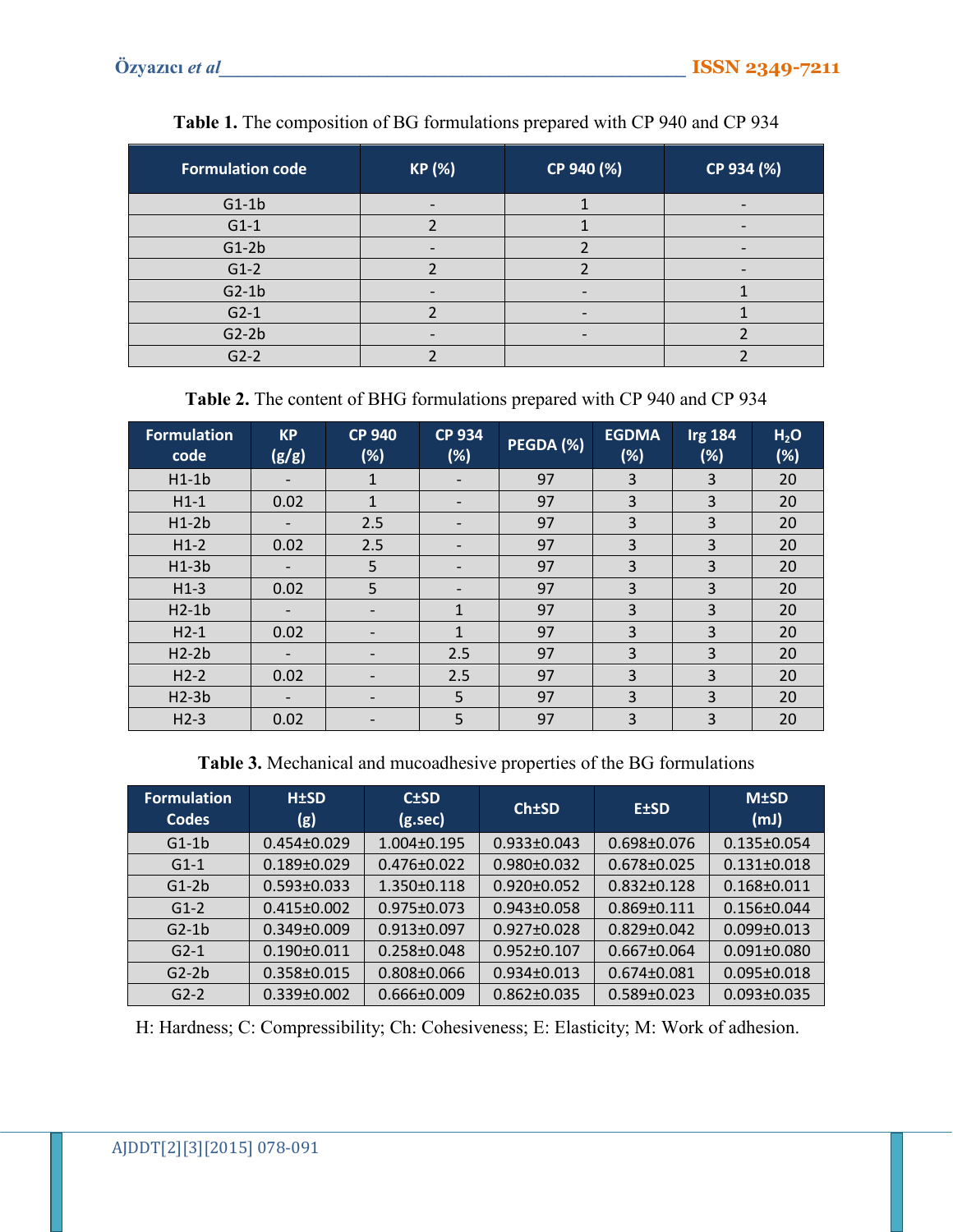| <b>Formulation</b><br><b>Codes</b> | <b>Tensile strenght</b><br>$(N/mm^{-2})$ | <b>F±SD</b><br>(N) | <b>M±SD</b><br>(mJ) |
|------------------------------------|------------------------------------------|--------------------|---------------------|
| $H1-1b$                            | $0.168 \pm 0.023$                        | $0.034 \pm 0.017$  | $0.071 \pm 0.015$   |
| $H1-1$                             | $0.310 \pm 0.082$                        | $0.026 \pm 0.000$  | $0.048 \pm 0.005$   |
| $H1-2b$                            | $0.302 \pm 0.079$                        | $0.056 \pm 0.007$  | $0.116 \pm 0.006$   |
| $H1-2$                             | $0.316 \pm 0.090$                        | $0.048 \pm 0.007$  | $0.115 \pm 0.000$   |
| $H1-3b$                            | $0.358 \pm 0.061$                        | $0.144 \pm 0.017$  | $0.171 \pm 0.035$   |
| $H1-3$                             | $0.317 \pm 0.124$                        | $0.089 \pm 0.008$  | $0.131 \pm 0.005$   |
| $H2-1b$                            | $0.185 \pm 0.019$                        | $0.022 \pm 0.002$  | $0.084 \pm 0.027$   |
| $H2-1$                             | $0.238 \pm 0.091$                        | $0.020 \pm 0.001$  | $0.080 \pm 0.028$   |
| $H2-2b$                            | $0.235 \pm 0.036$                        | $0.055 \pm 0.012$  | $0.093 \pm 0.021$   |
| $H2-2$                             | $0.265 \pm 0.121$                        | $0.052 \pm 0.002$  | $0.092 \pm 0.002$   |
| $H2-3b$                            | $0.316 \pm 0.091$                        | $0.096 \pm 0.034$  | $0.128 \pm 0.014$   |
| $H2-3$                             | $0.291 \pm 0.061$                        | $0.090 \pm 0.072$  | $0.123 \pm 0.021$   |

**Table 4.** Mechanical and mucoadhesive properties of BHG formulations

F: Maximum detachment force; M: Mucoadhesion.

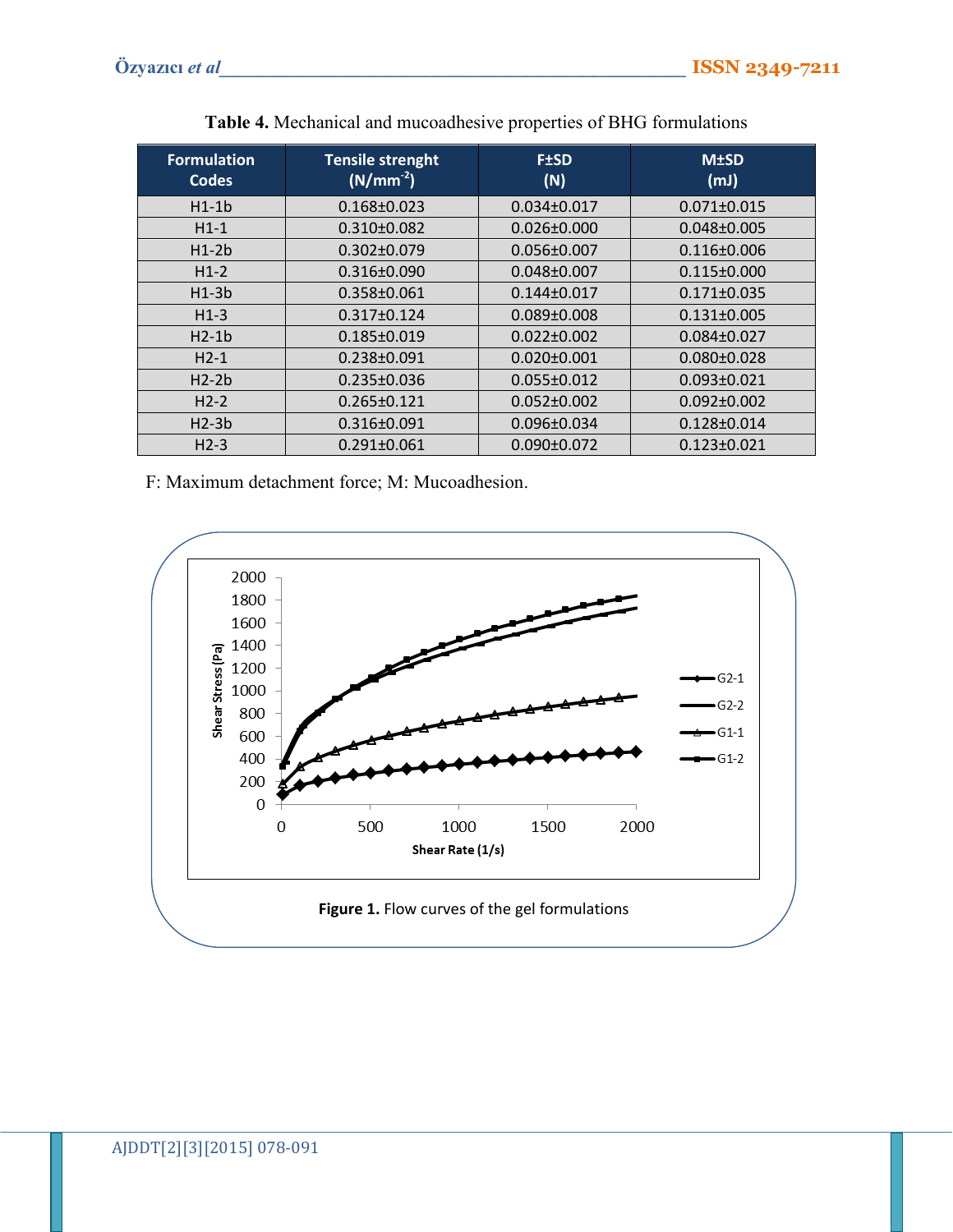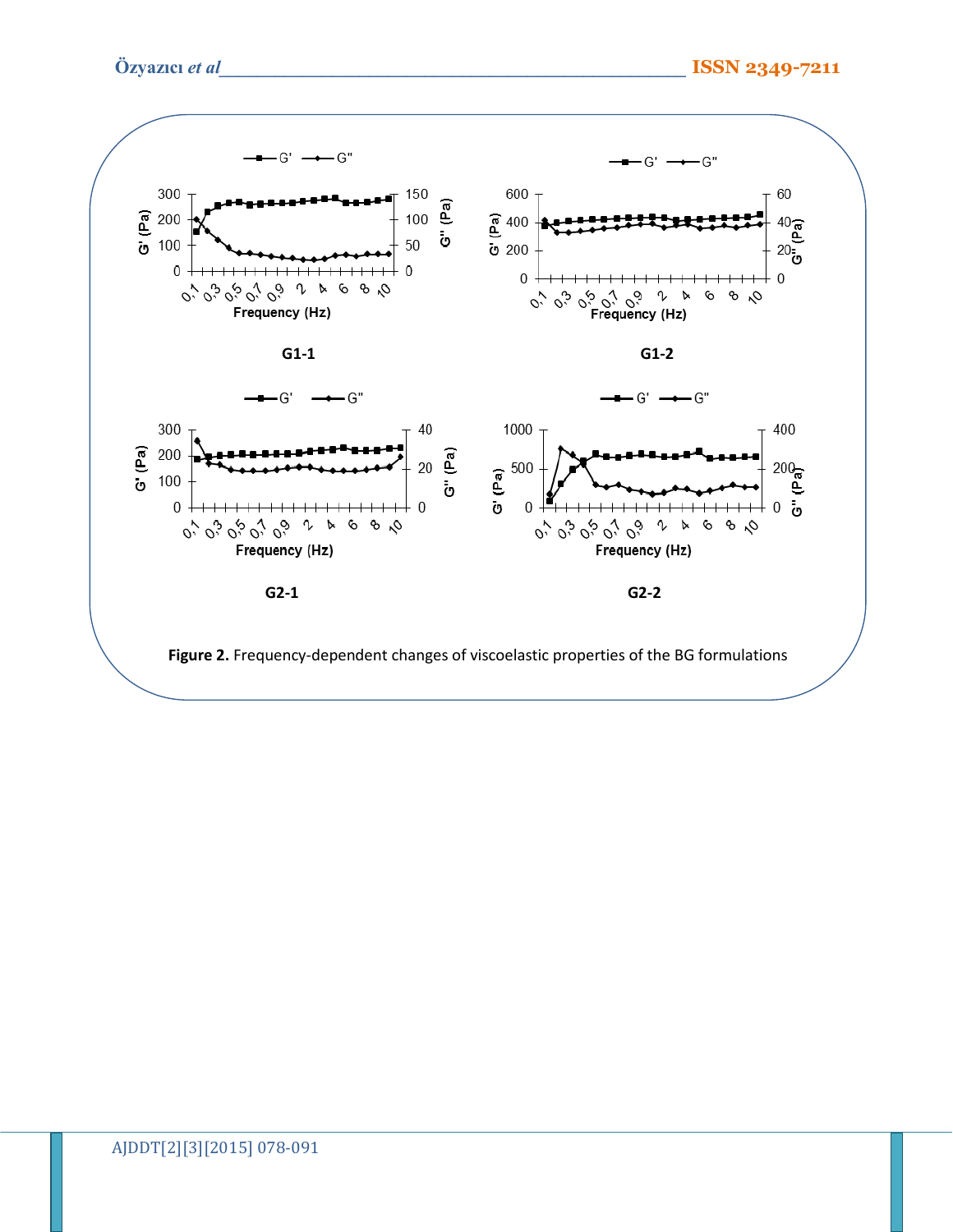120 100 80 Released % 60  $-61-1$  $-61-2$ 40 20  $\boldsymbol{0}$ 5  $10\,$ 20 25 0 15 30 time (h)

# **Figure 3.** Release profile of KP through G1 formulations